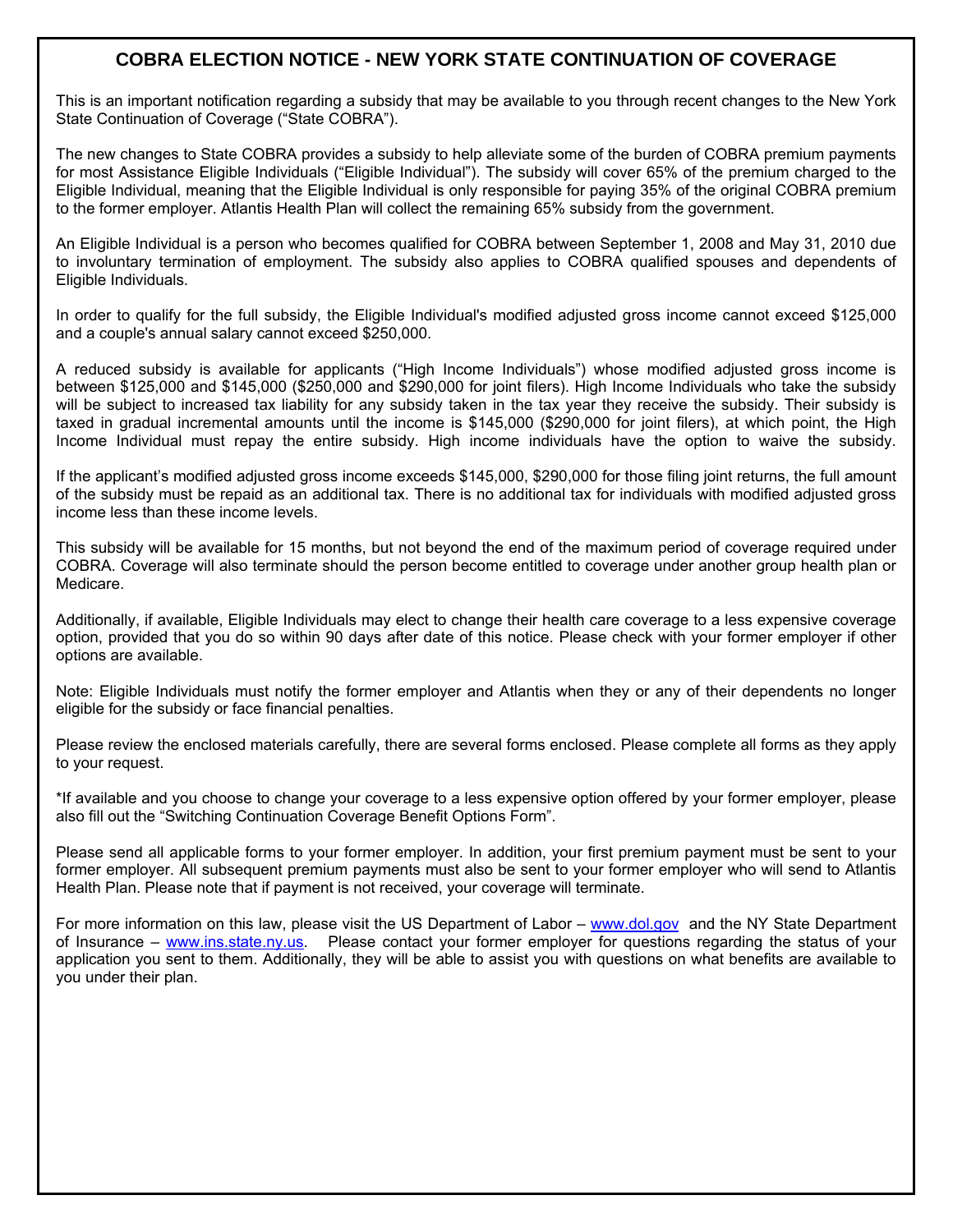



**New York State Continuation Coverage Election Notice For use where coverage is subject to New York State continuation requirements during the period that begins with September 1, 2008 and ends with May 31, 2010.** 

#### Date of Notice:

**This notice contains important information about your right to continue your health care coverage with Atlantis Health Plan (the Plan). Please read the information contained in this notice very carefully.**

New York State's "continuation coverage" law requires group health insurance coverage, including this coverage, to give individuals and their families the opportunity to continue their coverage when there is a qualifying event that results in a loss of coverage. Individuals electing continuation coverage may not be charged more than 102% of the premium applicable to other group members.

The American Recovery and Reinvestment Act of 2009 (ARRA) reduces the continuation coverage premium in some cases. Individuals who are receiving this election notice in connection with a loss of coverage that occurred during the period that begins with September 1, 2008 and ends with May 31, 2010 may be eligible for the temporary premium reduction for up to 15 months. Not all individuals who elect continuation coverage are eligible for the premium reduction. To help determine whether you can get the ARRA premium reduction, you should read this notice and the attached documents carefully. In particular, reference the "Summary of the Continuation Coverage Premium Reduction Provisions under ARRA" with details regarding eligibility, restrictions, and obligations and the "Application for Treatment as an Assistance Eligible Individual."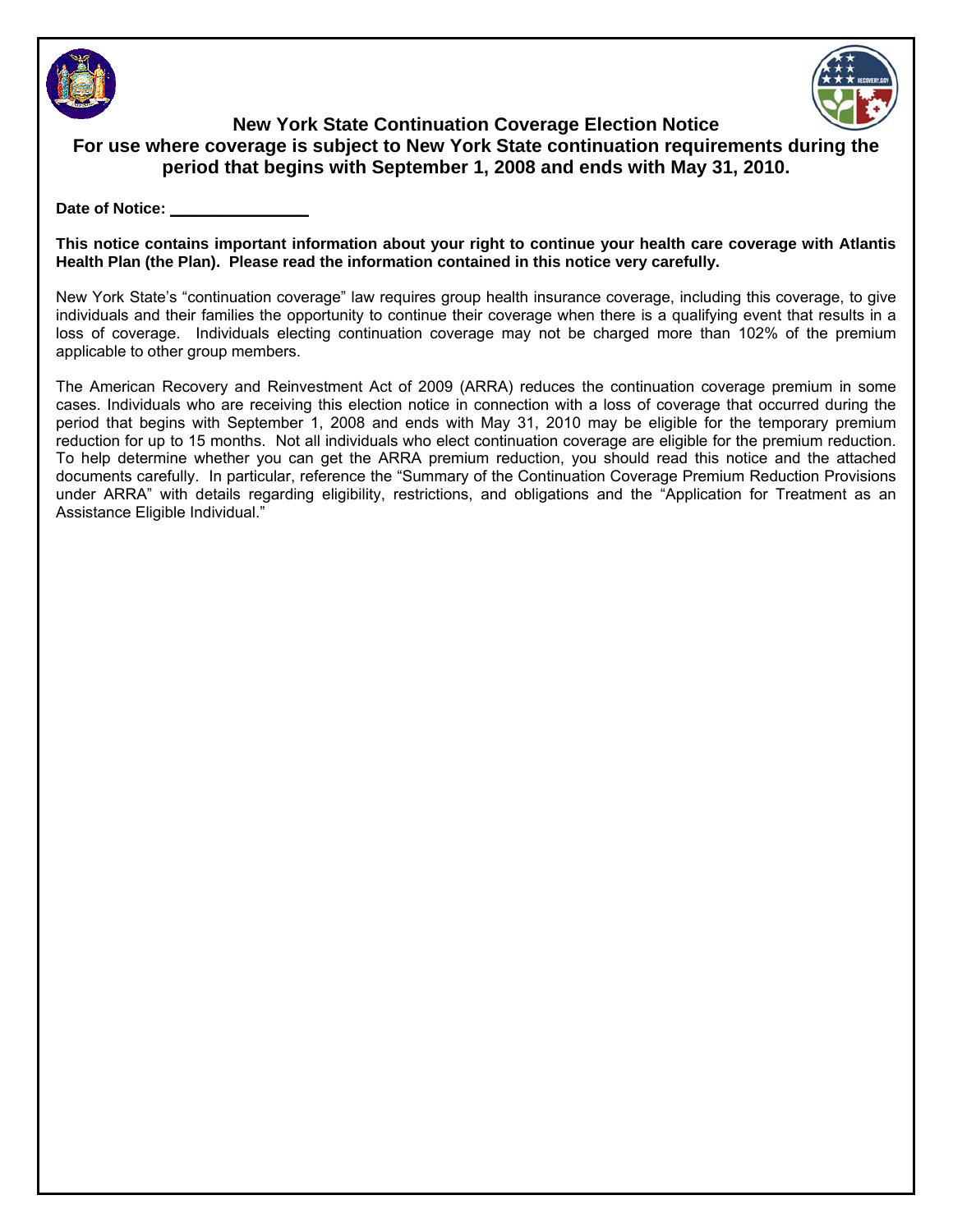# **SUMMARY OF THE CONTINUATION OF COVERAGE PREMIUM REDUCTION PROVISIONS UNDER ARRA**

President Obama signed the American Recovery and Reinvestment Act (ARRA) on February 17, 2009. The law gives "Assistance Eligible Individuals" the right to pay reduced continuation coverage premiums for periods of coverage beginning with September 1, 2008 – May 31, 2010 and can last up to 15 months.

To be considered an Assistance Eligible Individual and get reduced premiums you:

- $\triangleright$  MUST be eligible for continuation coverage at any time during the period from September 1, 2008 through May 31, 2010 and elect the coverage;
- $\triangleright$  MUST have a continuation coverage election opportunity related to an involuntary termination of employment that occurred at some time from September 1, 2008 through May 31, 2010;
- $\triangleright$  MUST NOT be eligible for Medicare; AND
- $\triangleright$  MUST NOT be eligible for coverage under any other group health plan, such as a plan sponsored by a successor employer or a spouse's employer.<sup>\*</sup>

### ♦ **IMPORTANT** ♦

- If, after you elect continuation coverage and while you are paying the reduced premium, you become eligible for other group health plan coverage or Medicare you MUST notify the plan in writing. If you do not, you may be subject to a tax penalty.
- Electing the premium reduction disqualifies you for the Health Coverage Tax Credit. If you are eligible for the Health Coverage Tax Credit, which could be more valuable than the premium reduction, you will have received a notification from the IRS.
- $\div$  The amount of the premium reduction is recaptured for certain high income individuals. If the amount you earn for the year is more than \$125,000 (or \$250,000 for married couples filing a joint federal income tax return) all or part of the premium reduction may be recaptured by an increase in your income tax liability for the year. If you think that your income may exceed the amounts above, you may wish to consider waiving your right to the premium reduction. For more information, consult your tax preparer or visit the IRS webpage on ARRA at www.irs.gov.

## **HOW TO APPLY FOR CONTINUATION COVERAGE AND THE PREMIUM REDUCTION**

**Please be sure to fill out the following forms. Return all completed forms directly to you former employer. Be sure to include Form A for your former employer to fill out. They will send the completed application to Atlantis.** 

- $\triangleright$  To elect COBRA, follow the instructions on the following pages and complete the enclosed Form B, labeled "Continuation Coverage Election Form" and submit it to your former employer.
- $\triangleright$  If you elect continuation coverage AND believe that you meet the criteria for the premium reduction, then complete the enclosed:
	- o Form B "Continuation Coverage Election Form"
	- o Form C "Request for Treatment as an Assistance Eligible Individual"
	- o Form D "Part 1 Employer Information and Verification"
	- Return these forms directly to your former employer.
- $\triangleright$  If you currently have continuation coverage AND believe that you meet the criteria for the premium reduction, then complete the enclosed:
	- o Form C labeled "Request for Treatment as an Assistance Eligible Individual"
	- o Form D Part 1 "Employer Information and Verification".

## **ATTENTION FORMER EMPLOYERS**

## **For each and every applicant, please be sure to fill out shaded sections labeled "FOR EMPLOYER USE ONLY".**

- $\triangleright$  Form A Entire Form
- ¾ Form C Bottom Portion
- $\triangleright$  Form D Only Part 2

1

<sup>∗</sup> Generally, this does not include coverage for only dental, vision, counseling, or referral services; coverage under a health flexible spending arrangement; or treatment that is furnished in an on-site medical facility maintained by the employer.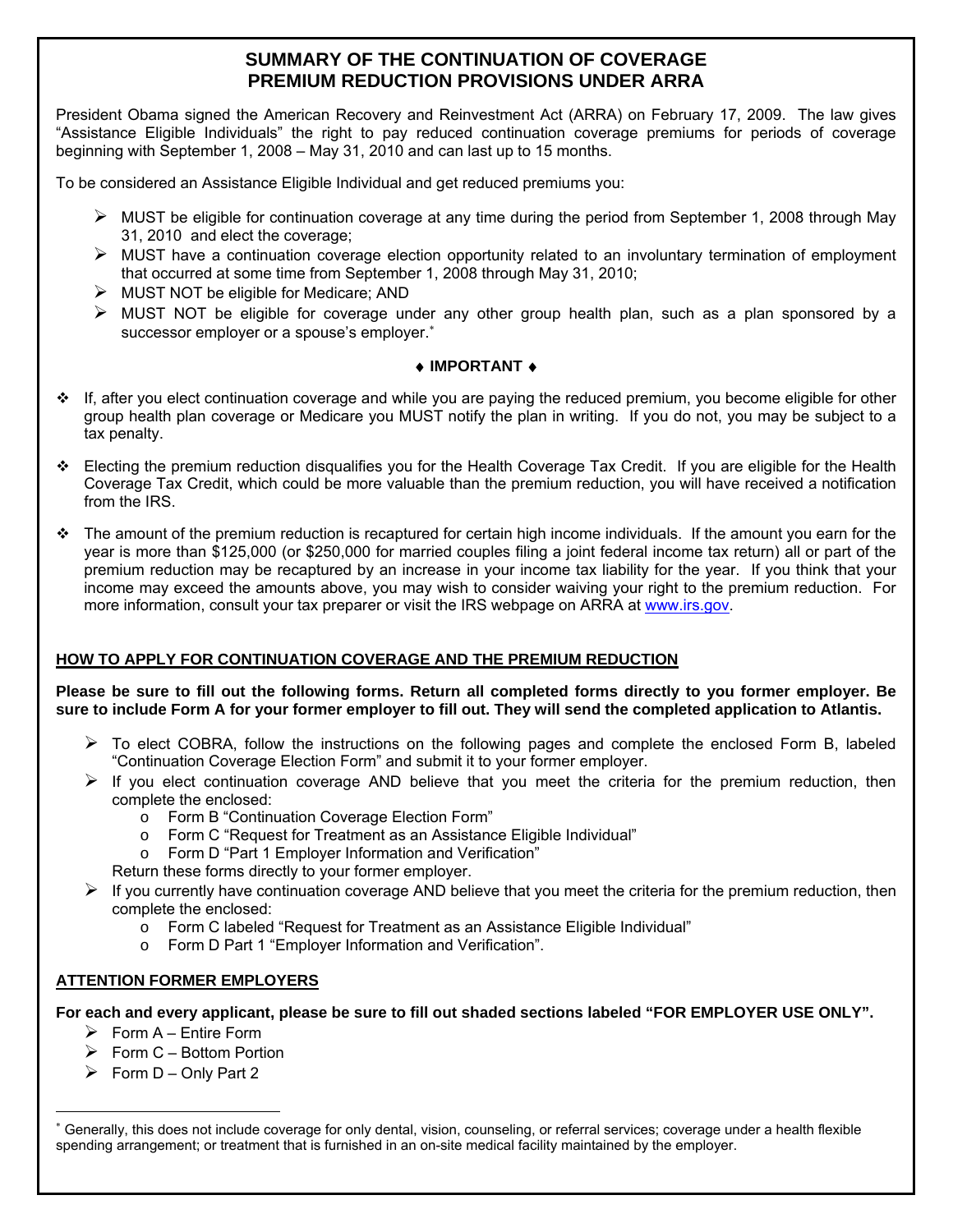## **Important Information About Your Continuation Coverage Rights**

#### **What is continuation coverage?**

New York State's continuation coverage law gives individuals and their families the opportunity to continue their coverage when there is a qualifying event that results in a loss of coverage under an employer's plan. Depending on the type of qualifying event, qualified beneficiaries may include the employee (or retired employee) covered under the group health plan, the covered employee's spouse, and the covered employee's dependent children.

Continuation coverage is the same coverage that the group health plan gives to other participants or beneficiaries under the plan who are not receiving continuation coverage. Each qualified beneficiary who elects continuation coverage will have the same rights under the group health plan as other participants or beneficiaries covered under the plan.

#### **How long does continuation coverage last?**

If an individual loses coverage due to end of employment or reduction in hours of employment, then coverage generally may be continued for up to 36 months from the date coverage would otherwise terminate. If an individual loses coverage due to an employee's death, divorce or legal separation, eligibility for Medicare benefits, or loss of dependent child status, then coverage may be continued for up to 36 months. This notice shows the maximum period of continuation coverage available to the qualified beneficiaries.

#### **How can you elect continuation coverage?**

To elect continuation coverage, you must complete the Continuation Coverage Election Form and furnish it according to the directions on the form.

In considering whether to elect continuation coverage, you should take into account that a failure to continue your group health coverage may affect your future rights under federal and state law. For example, if you have a pre-existing condition, then having a gap in coverage greater than 63 days may cause you to have a pre-existing condition waiting period when you obtain other group or individual coverage.

You should take into account that you may have other coverage options, such as another group health plan for which you may be otherwise eligible, if you enroll within 30 days after your group health coverage ends because of the qualifying event listed above. An example is a group health plan sponsored by your spouse's employer. You will also have the opportunity to enroll in another group health plan for which you are otherwise eligible at the end of continuation coverage if you get continuation coverage for the maximum time available to you.

#### **How much does continuation coverage cost?**

The American Recovery and Reinvestment Act of 2009 (ARRA) reduces the continuation coverage premium in some cases. The premium reduction is available to certain Assistance Eligible Individuals who experience a qualifying event that is an involuntary termination of employment during the period beginning with September 1, 2008 and ending with May 31, 2010. If you qualify for the premium reduction, you need only pay 35 percent of the continuation coverage premium otherwise due to the issuer. This premium reduction is available for up to 15 months. If your state continuation coverage lasts for more than 15 months or if you are not eligible for the premium assistance, then you will have to pay the full amount to continue your state continuation coverage. **Please note that if your former employer's group plan renews during your time on COBRA, your rate may change based on the group's renewal rate.** See the attached "Summary of the Continuation Coverage Premium Reduction Provisions under ARRA" for more details, restrictions, and obligations as well as the forms necessary to establish eligibility.

If applicable: The Trade Act of 2002 created a tax credit for certain individuals who become eligible for trade adjustment assistance and for certain retired employees who are receiving pension payments from the Pension Benefit Guaranty Corporation (PBGC). Under the tax provisions, eligible individuals can either take a tax credit or get advance payment of 65% of premiums paid for qualified health insurance, including continuation coverage. ARRA made several amendments to these provisions, including an increase in the amount of the credit to 80% of premiums for coverage before January 1, 2011 and temporary extensions of the maximum period of state continuation coverage for PBGC recipients (covered employees who have a non-forfeitable right to a benefit any portion of which is to be paid by the PBGC) and TAA-eligible individuals.

If you have questions about these provisions, you may call the Health Coverage Tax Credit Customer Contact Center tollfree at 1-866-628-4282. TTD/TTY callers may call toll-free at 1-866-626-4282. More information about the Trade Act is also available at www.doleta.gov/tradeact.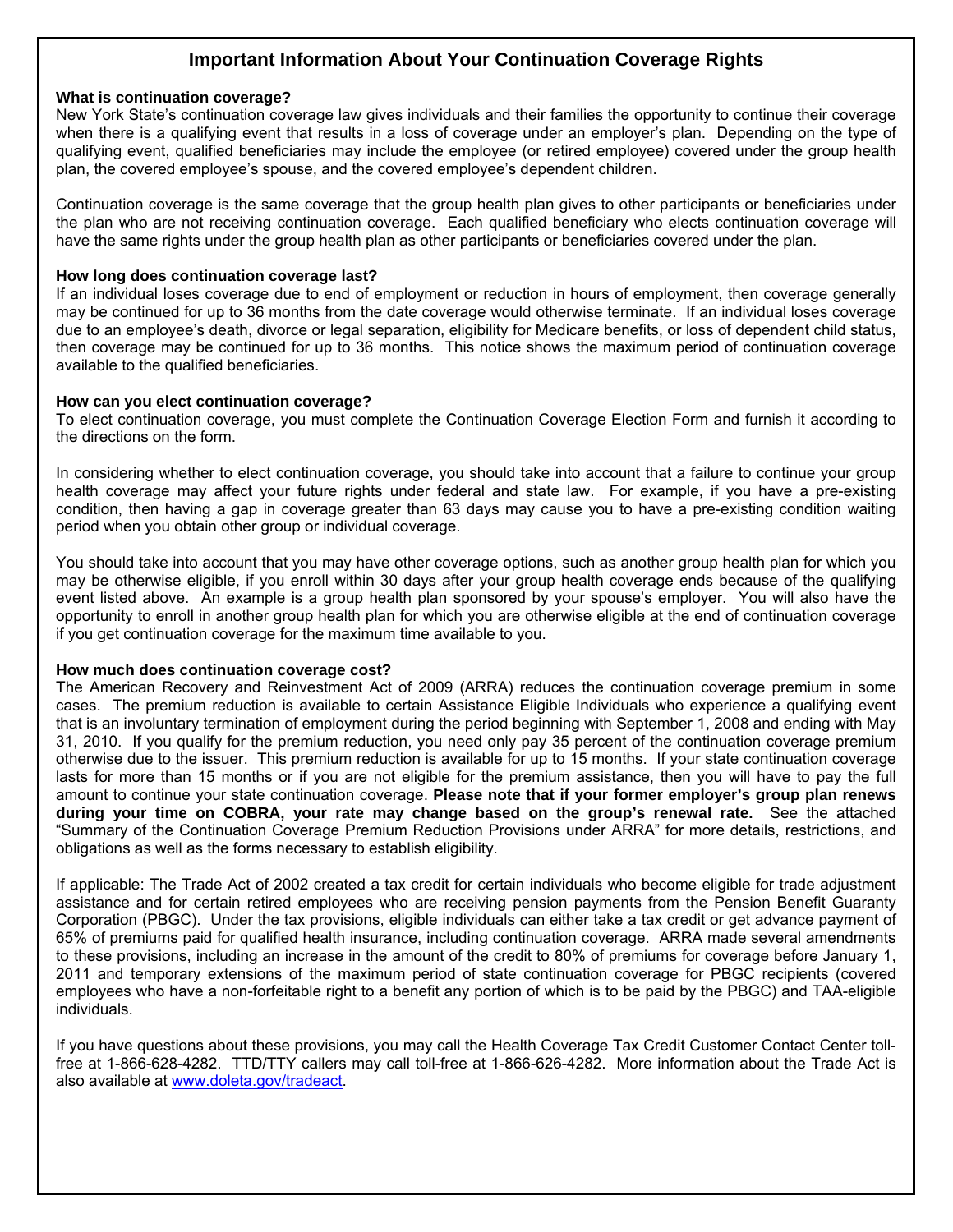#### **What if I already paid the full continuation coverage premium and am later determined to be eligible for the premium reduction?**

The Plan and your former employer will apply the overpayment as a credit toward subsequent premium payments as long as it is reasonable to believe that the credit can be used within 180 days of the overpayment. Otherwise, the overpayment must be reimbursed to the individual within 60 days of receipt. Premium credit or reimbursement of overpayment is available for Assistance Eligible Individuals starting with the first coverage period beginning on or after February 17, 2009.

#### **When and how must payment for continuation coverage be made?**

The first premium payment must be given to your former employer to establish payment not more frequently than on a monthly basis in advance. You may contact your former employer or the Plan to confirm the correct amount of your first payment or to discuss payment issues related to the ARRA premium reduction. Your payment(s) for continuation coverage should be sent to your former employer.

#### **For more information**

This notice does not fully describe continuation coverage or other rights with respect to your coverage. More information is available from your former employer or the Plan. If you have any questions concerning the information in this notice, your rights to coverage you should contact your former employer or the Plan. For more information about your rights under state continuation law, contact the New York State Insurance Department at 1-800-342-3736 or visit their web site at www.ins.state.ny.us.

#### **Keep Your Plan Informed of Address Changes**

In order to protect your and your family's rights, you should keep Atlantis Health Plan informed of any changes in your address and the addresses of family members. You should also keep a copy, for your records, of any notices you send to your former employer and Plan.

For general information regarding continuation coverage you can contact your former employer or Atlantis Health Plan at 866-747-8422 (Prompt 4).

For specific information related to your plan's administration of the ARRA Premium Reduction or to notify the issuer of your ineligibility to continue paying reduced premiums, contact your former employer or Atlantis Health Plan at 866-747- 8422 (Prompt 4).

If you are denied treatment as an Assistance Eligible Individual you may have the right to have the denial reviewed. For more information regarding reviews or for general information about the ARRA Premium Reduction go to: www.cms.hhs.gov/COBRAContinuationofCov or NewCobraRights@cms.hhs.gov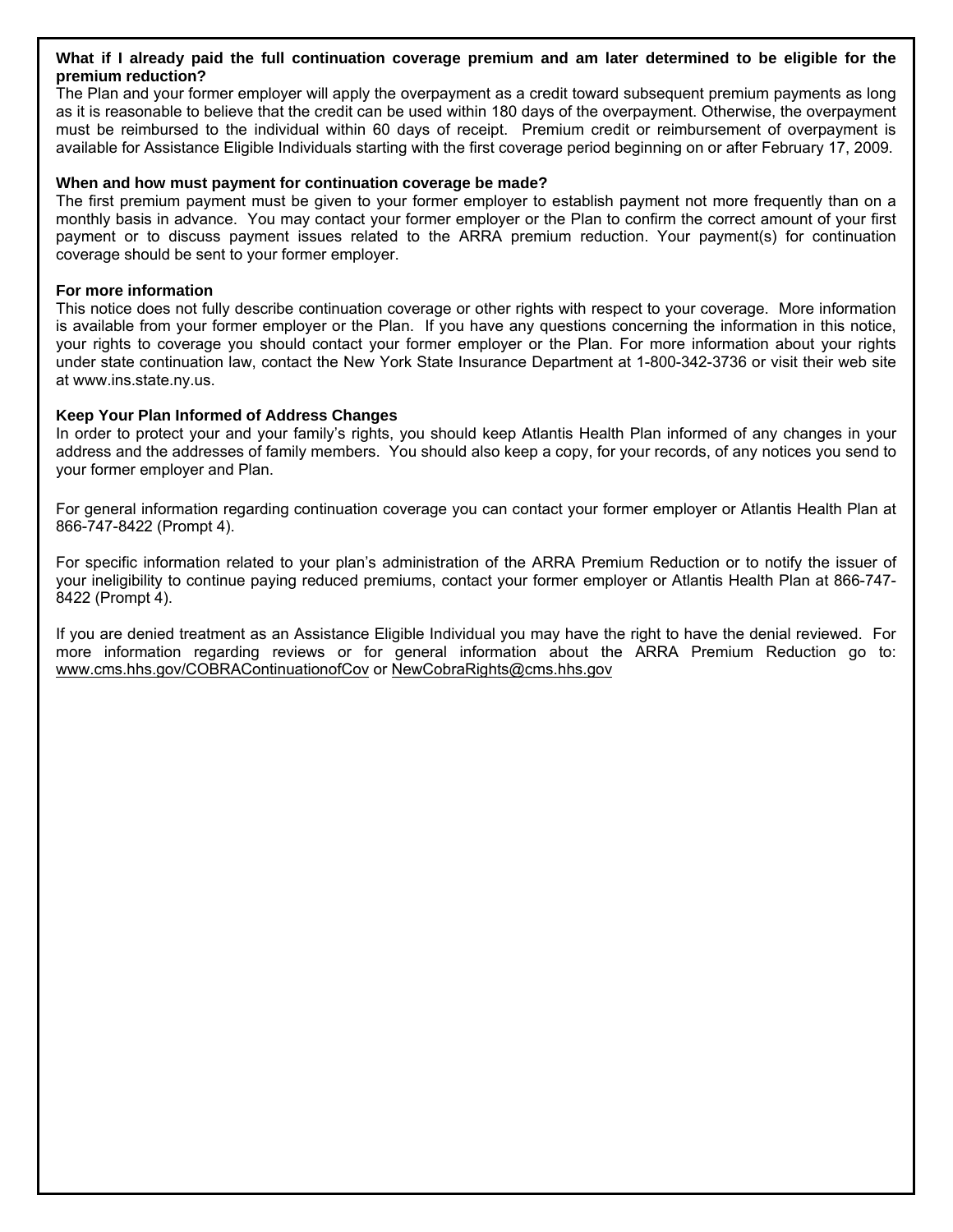## **FORM A EMPLOYER APPLICANT FORM**

#### **FOR EMPLOYER USE ONLY**

#### **If you do not elect continuation coverage, your coverage under the Plan will end on (date)** due to:

- $\square$  End of employment
- $\Box$  Involuntary  $\Box$  Voluntary
- $\Box$  Divorce or legal separation
- $\square$  Death of employee

 $\Box$  Entitlement to Medicare

 $\Box$  Reduction in hours of employment

 $\Box$  Loss of dependent child status

Each person in the category(ies) checked below is entitled to elect continuation coverage, which will continue group health care coverage under the Plan for up to the Maximum Period shown below.

| <b>Check</b><br><b>One</b> | <b>Qualifying Event</b>                            | <b>Qualified Beneficiaries</b>        | <b>Maximum Period of</b><br><b>Continuation</b><br>Coverage |
|----------------------------|----------------------------------------------------|---------------------------------------|-------------------------------------------------------------|
| $\Box$                     | Termination or reduction in hours of<br>employment | Employee<br>Spouse<br>Dependent Child | 36 months                                                   |
| П                          | Employee enrollment in Medicare                    | Spouse<br>Dependent Child             | 36 months                                                   |
| П                          | Death of employee                                  | Spouse<br>Dependent Child             | 36 months                                                   |
| П                          | Loss of "dependent child" status under the<br>plan | Dependent Child                       | 36 months                                                   |
| П                          | Divorce or legal separation                        | Spouse<br>Dependent Child             | 36 months                                                   |

If elected, continuation coverage will begin on \_\_\_\_\_\_\_\_\_\_\_\_\_(date) and can last until \_\_\_\_\_\_\_\_\_\_\_\_\_(date).

## **WHAT DOES CONTINUATION COVERAGE COST?**

Continuation coverage will cost \$\_\_\_\_\_\_\_\_\_\_\_\_\_\_\_\_\_\_\_\_\_\_\_\_. [Enter amount each qualified beneficiary will be required to pay *for each option per month of coverage and any other permitted coverage periods*].

If you qualify as an "Assistance Eligible Individual," this cost can be reduced to \$ [*include the amount that is 35 percent of the amount above*] for up to nine months. The first premium payment must be given to your former employer to establish payment not more frequently than on a monthly basis in advance.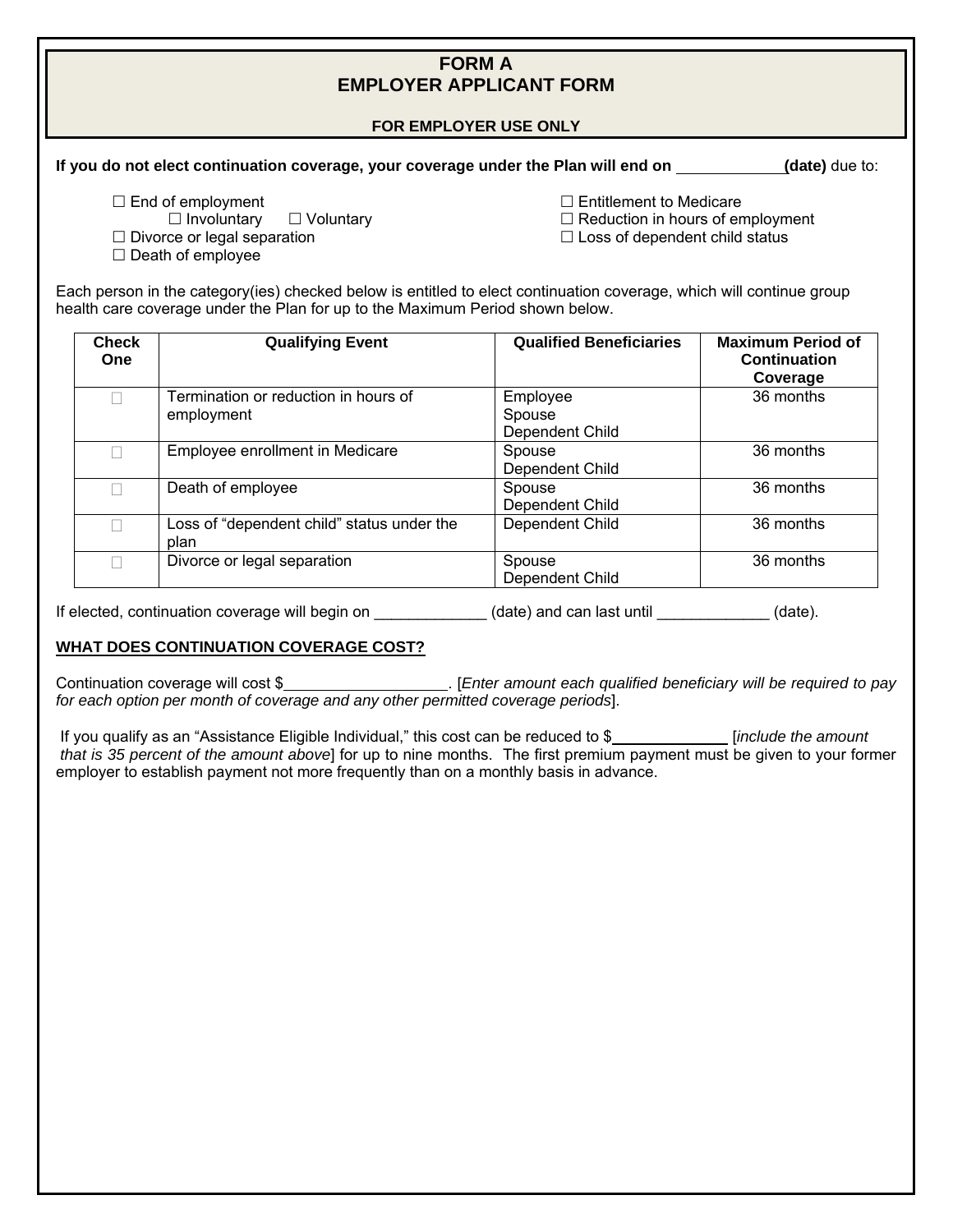|                                                                                                                                                                                                                                                                                                 | <b>FORM B</b>                              |             |  |
|-------------------------------------------------------------------------------------------------------------------------------------------------------------------------------------------------------------------------------------------------------------------------------------------------|--------------------------------------------|-------------|--|
|                                                                                                                                                                                                                                                                                                 | <b>Continuation Coverage Election Form</b> |             |  |
| Instructions: To elect continuation coverage, complete this Election Form and return it to us. Under New York<br>State law, you have 60 days after the date of this notice or after the date of termination, whichever is longer, to<br>decide whether you want to elect continuation coverage. |                                            |             |  |
| Send completed Election Form to your former employer.                                                                                                                                                                                                                                           |                                            |             |  |
| This Election Form must be completed and returned by mail. It must be post-marked no later than 60 days<br>after the date of this notice or after the date of termination, whichever is longer.                                                                                                 |                                            |             |  |
| If you do not submit a completed Election Form by the due date, you will lose your right to elect continuation<br>coverage.                                                                                                                                                                     |                                            |             |  |
|                                                                                                                                                                                                                                                                                                 |                                            |             |  |
| I (We) elect continuation coverage with Atlantis Health Plan (the Plan) as indicated below:                                                                                                                                                                                                     |                                            |             |  |
| Name<br>Date of Birth Relationship to Employee SSN (or other identifier)                                                                                                                                                                                                                        |                                            |             |  |
|                                                                                                                                                                                                                                                                                                 |                                            |             |  |
|                                                                                                                                                                                                                                                                                                 |                                            |             |  |
|                                                                                                                                                                                                                                                                                                 |                                            |             |  |
|                                                                                                                                                                                                                                                                                                 |                                            |             |  |
|                                                                                                                                                                                                                                                                                                 |                                            |             |  |
|                                                                                                                                                                                                                                                                                                 |                                            |             |  |
|                                                                                                                                                                                                                                                                                                 |                                            |             |  |
|                                                                                                                                                                                                                                                                                                 |                                            |             |  |
| Signature                                                                                                                                                                                                                                                                                       | Date                                       |             |  |
|                                                                                                                                                                                                                                                                                                 |                                            |             |  |
| <b>Print Name</b>                                                                                                                                                                                                                                                                               | Relationship to individual(s) listed above |             |  |
|                                                                                                                                                                                                                                                                                                 |                                            |             |  |
|                                                                                                                                                                                                                                                                                                 |                                            |             |  |
| <b>Print Address</b>                                                                                                                                                                                                                                                                            | Telephone number                           |             |  |
|                                                                                                                                                                                                                                                                                                 |                                            |             |  |
|                                                                                                                                                                                                                                                                                                 |                                            |             |  |
|                                                                                                                                                                                                                                                                                                 |                                            |             |  |
|                                                                                                                                                                                                                                                                                                 |                                            |             |  |
|                                                                                                                                                                                                                                                                                                 |                                            |             |  |
|                                                                                                                                                                                                                                                                                                 |                                            | HEALTH PLAN |  |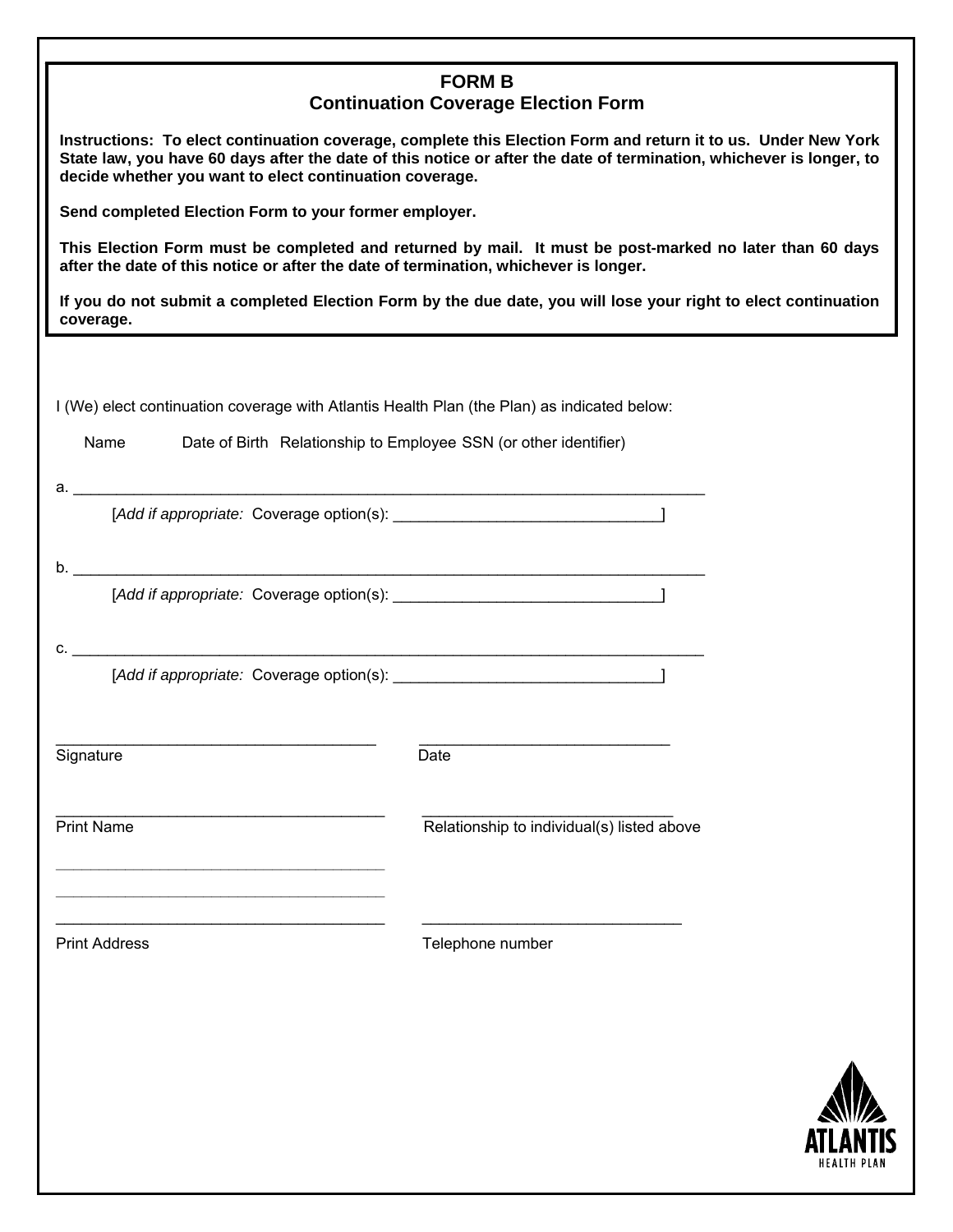| <b>REQUEST FOR TREATMENT AS AN ASSISTANCE ELIGIBLE INDIVIDUAL</b><br>To apply for ARRA Premium Reduction, complete this form and return it along with any other required forms you<br>must You may also send this form in separately.<br>If you choose to do so, send the completed "Request for Treatment as an Assistance Eligible Individual" to your<br>former employer.<br>You may also want to read the important information about your rights included in the "Summary of the<br><b>Continuation Coverage Premium Reduction Provisions Under ARRA."</b><br>PERSONAL INFORMATION<br>Name and mailing address of employee (list any dependents on the back of this<br><b>Telephone Number</b><br>form)<br>E-mail Address (optional)<br>To qualify, you must be able to check 'Yes' for all statements.<br>1. The loss of employment was involuntary.<br>$\Box$ Yes $\Box$ No<br>2. The loss of employment occurred at some point on or after September 1, 2008 and on or before May 31, 2009.<br>$\Box$ Yes $\Box$ No<br>$\overline{\Box}$ Yes $\Box$ No<br>3. I elected (or am electing) continuation coverage.<br>4. I am NOT eligible for other group health plan coverage (or I was not eligible for other group health plan coverage<br>$\overline{\Box}$ Yes $\Box$ No<br>during the period for which I am claiming a reduced premium).<br>5. I am NOT eligible for Medicare (or I was not eligible for Medicare during the period for which I am claiming a reduced<br>$\Box$ Yes $\Box$ No<br>premium).<br>I make an election to exercise my right to the ARRA Premium Reduction. To the best of my knowledge and belief all of the answers I have<br>provided on this form are true and correct.<br>$\overline{\phantom{a}}$ Date $\overline{\phantom{a}}$ Date $\overline{\phantom{a}}$<br>Signature<br>→ Relationship to employee → Relationship to employee →<br>Type or print name<br><b>DEPENDENT INFORMATION</b> (Parent or guardian should sign for minor children.)<br>Name, Date of Birth, Relationship to Employee, SSN (or other identifier)<br>$\overline{\Box}$ Yes $\Box$ No<br>1. I elected (or am electing) continuation coverage.<br>2. I am NOT eligible for other group health plan coverage.<br>$\Box$ Yes<br>$\Box$ No<br>3. I am NOT eligible for Medicare.<br>$\Box$ Yes $\Box$ No<br>I make an election to exercise my right to the ARRA Premium Reduction. To the best of my knowledge and belief all of the answers I<br>have provided on this form are true and correct.<br><u>Date</u> Date and the Contract of the Contract of the Contract of the Contract of the Contract of the Contract of the Contract of the Contract of the Contract of the Contract of the Contract of the Contract of the Contract o<br>Signature<br>→<br>Relationship to Employee →<br>Relationship to Employee →<br>Type or print name<br>Name, Date of Birth, Relationship to Employee, SSN (or other identifier)<br>b.<br>$\Box$ Yes $\Box$ No<br>1. I elected (or am electing) continuation coverage.<br>2. I am NOT eligible for other group health plan coverage.<br>$\overline{\Box}$ Yes<br>$\Box$ No<br>3. I am NOT eligible for Medicare.<br>$\Box$ Yes $\Box$ No<br>I make an election to exercise my right to the ARRA Premium Reduction. To the best of my knowledge and belief all of the answers I<br>have provided on this form are true and correct.<br>Signature<br><u> 1989 - Johann Barnett, fransk politiker (d. 1989)</u><br>Date<br>→<br>Type or print name<br>Relationship to Employee $\rightarrow$ |  |               |  |  |  |
|----------------------------------------------------------------------------------------------------------------------------------------------------------------------------------------------------------------------------------------------------------------------------------------------------------------------------------------------------------------------------------------------------------------------------------------------------------------------------------------------------------------------------------------------------------------------------------------------------------------------------------------------------------------------------------------------------------------------------------------------------------------------------------------------------------------------------------------------------------------------------------------------------------------------------------------------------------------------------------------------------------------------------------------------------------------------------------------------------------------------------------------------------------------------------------------------------------------------------------------------------------------------------------------------------------------------------------------------------------------------------------------------------------------------------------------------------------------------------------------------------------------------------------------------------------------------------------------------------------------------------------------------------------------------------------------------------------------------------------------------------------------------------------------------------------------------------------------------------------------------------------------------------------------------------------------------------------------------------------------------------------------------------------------------------------------------------------------------------------------------------------------------------------------------------------------------------------------------------------------------------------------------------------------------------------------------------------------------------------------------------------------------------------------------------------------------------------------------------------------------------------------------------------------------------------------------------------------------------------------------------------------------------------------------------------------------------------------------------------------------------------------------------------------------------------------------------------------------------------------------------------------------------------------------------------------------------------------------------------------------------------------------------------------------------------------------------------------------------------------------------------------------------------------------------------------------------------------------------------------------------------------------------------------------------------------------------------------------------------------------------------------------------------------------------------------------------------------------------------------------------------------------------------------------------|--|---------------|--|--|--|
|                                                                                                                                                                                                                                                                                                                                                                                                                                                                                                                                                                                                                                                                                                                                                                                                                                                                                                                                                                                                                                                                                                                                                                                                                                                                                                                                                                                                                                                                                                                                                                                                                                                                                                                                                                                                                                                                                                                                                                                                                                                                                                                                                                                                                                                                                                                                                                                                                                                                                                                                                                                                                                                                                                                                                                                                                                                                                                                                                                                                                                                                                                                                                                                                                                                                                                                                                                                                                                                                                                                                                    |  | <b>FORM C</b> |  |  |  |
|                                                                                                                                                                                                                                                                                                                                                                                                                                                                                                                                                                                                                                                                                                                                                                                                                                                                                                                                                                                                                                                                                                                                                                                                                                                                                                                                                                                                                                                                                                                                                                                                                                                                                                                                                                                                                                                                                                                                                                                                                                                                                                                                                                                                                                                                                                                                                                                                                                                                                                                                                                                                                                                                                                                                                                                                                                                                                                                                                                                                                                                                                                                                                                                                                                                                                                                                                                                                                                                                                                                                                    |  |               |  |  |  |
|                                                                                                                                                                                                                                                                                                                                                                                                                                                                                                                                                                                                                                                                                                                                                                                                                                                                                                                                                                                                                                                                                                                                                                                                                                                                                                                                                                                                                                                                                                                                                                                                                                                                                                                                                                                                                                                                                                                                                                                                                                                                                                                                                                                                                                                                                                                                                                                                                                                                                                                                                                                                                                                                                                                                                                                                                                                                                                                                                                                                                                                                                                                                                                                                                                                                                                                                                                                                                                                                                                                                                    |  |               |  |  |  |
|                                                                                                                                                                                                                                                                                                                                                                                                                                                                                                                                                                                                                                                                                                                                                                                                                                                                                                                                                                                                                                                                                                                                                                                                                                                                                                                                                                                                                                                                                                                                                                                                                                                                                                                                                                                                                                                                                                                                                                                                                                                                                                                                                                                                                                                                                                                                                                                                                                                                                                                                                                                                                                                                                                                                                                                                                                                                                                                                                                                                                                                                                                                                                                                                                                                                                                                                                                                                                                                                                                                                                    |  |               |  |  |  |
|                                                                                                                                                                                                                                                                                                                                                                                                                                                                                                                                                                                                                                                                                                                                                                                                                                                                                                                                                                                                                                                                                                                                                                                                                                                                                                                                                                                                                                                                                                                                                                                                                                                                                                                                                                                                                                                                                                                                                                                                                                                                                                                                                                                                                                                                                                                                                                                                                                                                                                                                                                                                                                                                                                                                                                                                                                                                                                                                                                                                                                                                                                                                                                                                                                                                                                                                                                                                                                                                                                                                                    |  |               |  |  |  |
|                                                                                                                                                                                                                                                                                                                                                                                                                                                                                                                                                                                                                                                                                                                                                                                                                                                                                                                                                                                                                                                                                                                                                                                                                                                                                                                                                                                                                                                                                                                                                                                                                                                                                                                                                                                                                                                                                                                                                                                                                                                                                                                                                                                                                                                                                                                                                                                                                                                                                                                                                                                                                                                                                                                                                                                                                                                                                                                                                                                                                                                                                                                                                                                                                                                                                                                                                                                                                                                                                                                                                    |  |               |  |  |  |
|                                                                                                                                                                                                                                                                                                                                                                                                                                                                                                                                                                                                                                                                                                                                                                                                                                                                                                                                                                                                                                                                                                                                                                                                                                                                                                                                                                                                                                                                                                                                                                                                                                                                                                                                                                                                                                                                                                                                                                                                                                                                                                                                                                                                                                                                                                                                                                                                                                                                                                                                                                                                                                                                                                                                                                                                                                                                                                                                                                                                                                                                                                                                                                                                                                                                                                                                                                                                                                                                                                                                                    |  |               |  |  |  |
|                                                                                                                                                                                                                                                                                                                                                                                                                                                                                                                                                                                                                                                                                                                                                                                                                                                                                                                                                                                                                                                                                                                                                                                                                                                                                                                                                                                                                                                                                                                                                                                                                                                                                                                                                                                                                                                                                                                                                                                                                                                                                                                                                                                                                                                                                                                                                                                                                                                                                                                                                                                                                                                                                                                                                                                                                                                                                                                                                                                                                                                                                                                                                                                                                                                                                                                                                                                                                                                                                                                                                    |  |               |  |  |  |
|                                                                                                                                                                                                                                                                                                                                                                                                                                                                                                                                                                                                                                                                                                                                                                                                                                                                                                                                                                                                                                                                                                                                                                                                                                                                                                                                                                                                                                                                                                                                                                                                                                                                                                                                                                                                                                                                                                                                                                                                                                                                                                                                                                                                                                                                                                                                                                                                                                                                                                                                                                                                                                                                                                                                                                                                                                                                                                                                                                                                                                                                                                                                                                                                                                                                                                                                                                                                                                                                                                                                                    |  |               |  |  |  |
|                                                                                                                                                                                                                                                                                                                                                                                                                                                                                                                                                                                                                                                                                                                                                                                                                                                                                                                                                                                                                                                                                                                                                                                                                                                                                                                                                                                                                                                                                                                                                                                                                                                                                                                                                                                                                                                                                                                                                                                                                                                                                                                                                                                                                                                                                                                                                                                                                                                                                                                                                                                                                                                                                                                                                                                                                                                                                                                                                                                                                                                                                                                                                                                                                                                                                                                                                                                                                                                                                                                                                    |  |               |  |  |  |
|                                                                                                                                                                                                                                                                                                                                                                                                                                                                                                                                                                                                                                                                                                                                                                                                                                                                                                                                                                                                                                                                                                                                                                                                                                                                                                                                                                                                                                                                                                                                                                                                                                                                                                                                                                                                                                                                                                                                                                                                                                                                                                                                                                                                                                                                                                                                                                                                                                                                                                                                                                                                                                                                                                                                                                                                                                                                                                                                                                                                                                                                                                                                                                                                                                                                                                                                                                                                                                                                                                                                                    |  |               |  |  |  |
|                                                                                                                                                                                                                                                                                                                                                                                                                                                                                                                                                                                                                                                                                                                                                                                                                                                                                                                                                                                                                                                                                                                                                                                                                                                                                                                                                                                                                                                                                                                                                                                                                                                                                                                                                                                                                                                                                                                                                                                                                                                                                                                                                                                                                                                                                                                                                                                                                                                                                                                                                                                                                                                                                                                                                                                                                                                                                                                                                                                                                                                                                                                                                                                                                                                                                                                                                                                                                                                                                                                                                    |  |               |  |  |  |
|                                                                                                                                                                                                                                                                                                                                                                                                                                                                                                                                                                                                                                                                                                                                                                                                                                                                                                                                                                                                                                                                                                                                                                                                                                                                                                                                                                                                                                                                                                                                                                                                                                                                                                                                                                                                                                                                                                                                                                                                                                                                                                                                                                                                                                                                                                                                                                                                                                                                                                                                                                                                                                                                                                                                                                                                                                                                                                                                                                                                                                                                                                                                                                                                                                                                                                                                                                                                                                                                                                                                                    |  |               |  |  |  |
|                                                                                                                                                                                                                                                                                                                                                                                                                                                                                                                                                                                                                                                                                                                                                                                                                                                                                                                                                                                                                                                                                                                                                                                                                                                                                                                                                                                                                                                                                                                                                                                                                                                                                                                                                                                                                                                                                                                                                                                                                                                                                                                                                                                                                                                                                                                                                                                                                                                                                                                                                                                                                                                                                                                                                                                                                                                                                                                                                                                                                                                                                                                                                                                                                                                                                                                                                                                                                                                                                                                                                    |  |               |  |  |  |
|                                                                                                                                                                                                                                                                                                                                                                                                                                                                                                                                                                                                                                                                                                                                                                                                                                                                                                                                                                                                                                                                                                                                                                                                                                                                                                                                                                                                                                                                                                                                                                                                                                                                                                                                                                                                                                                                                                                                                                                                                                                                                                                                                                                                                                                                                                                                                                                                                                                                                                                                                                                                                                                                                                                                                                                                                                                                                                                                                                                                                                                                                                                                                                                                                                                                                                                                                                                                                                                                                                                                                    |  |               |  |  |  |
|                                                                                                                                                                                                                                                                                                                                                                                                                                                                                                                                                                                                                                                                                                                                                                                                                                                                                                                                                                                                                                                                                                                                                                                                                                                                                                                                                                                                                                                                                                                                                                                                                                                                                                                                                                                                                                                                                                                                                                                                                                                                                                                                                                                                                                                                                                                                                                                                                                                                                                                                                                                                                                                                                                                                                                                                                                                                                                                                                                                                                                                                                                                                                                                                                                                                                                                                                                                                                                                                                                                                                    |  |               |  |  |  |
|                                                                                                                                                                                                                                                                                                                                                                                                                                                                                                                                                                                                                                                                                                                                                                                                                                                                                                                                                                                                                                                                                                                                                                                                                                                                                                                                                                                                                                                                                                                                                                                                                                                                                                                                                                                                                                                                                                                                                                                                                                                                                                                                                                                                                                                                                                                                                                                                                                                                                                                                                                                                                                                                                                                                                                                                                                                                                                                                                                                                                                                                                                                                                                                                                                                                                                                                                                                                                                                                                                                                                    |  |               |  |  |  |
|                                                                                                                                                                                                                                                                                                                                                                                                                                                                                                                                                                                                                                                                                                                                                                                                                                                                                                                                                                                                                                                                                                                                                                                                                                                                                                                                                                                                                                                                                                                                                                                                                                                                                                                                                                                                                                                                                                                                                                                                                                                                                                                                                                                                                                                                                                                                                                                                                                                                                                                                                                                                                                                                                                                                                                                                                                                                                                                                                                                                                                                                                                                                                                                                                                                                                                                                                                                                                                                                                                                                                    |  |               |  |  |  |
|                                                                                                                                                                                                                                                                                                                                                                                                                                                                                                                                                                                                                                                                                                                                                                                                                                                                                                                                                                                                                                                                                                                                                                                                                                                                                                                                                                                                                                                                                                                                                                                                                                                                                                                                                                                                                                                                                                                                                                                                                                                                                                                                                                                                                                                                                                                                                                                                                                                                                                                                                                                                                                                                                                                                                                                                                                                                                                                                                                                                                                                                                                                                                                                                                                                                                                                                                                                                                                                                                                                                                    |  |               |  |  |  |
|                                                                                                                                                                                                                                                                                                                                                                                                                                                                                                                                                                                                                                                                                                                                                                                                                                                                                                                                                                                                                                                                                                                                                                                                                                                                                                                                                                                                                                                                                                                                                                                                                                                                                                                                                                                                                                                                                                                                                                                                                                                                                                                                                                                                                                                                                                                                                                                                                                                                                                                                                                                                                                                                                                                                                                                                                                                                                                                                                                                                                                                                                                                                                                                                                                                                                                                                                                                                                                                                                                                                                    |  |               |  |  |  |
|                                                                                                                                                                                                                                                                                                                                                                                                                                                                                                                                                                                                                                                                                                                                                                                                                                                                                                                                                                                                                                                                                                                                                                                                                                                                                                                                                                                                                                                                                                                                                                                                                                                                                                                                                                                                                                                                                                                                                                                                                                                                                                                                                                                                                                                                                                                                                                                                                                                                                                                                                                                                                                                                                                                                                                                                                                                                                                                                                                                                                                                                                                                                                                                                                                                                                                                                                                                                                                                                                                                                                    |  |               |  |  |  |
|                                                                                                                                                                                                                                                                                                                                                                                                                                                                                                                                                                                                                                                                                                                                                                                                                                                                                                                                                                                                                                                                                                                                                                                                                                                                                                                                                                                                                                                                                                                                                                                                                                                                                                                                                                                                                                                                                                                                                                                                                                                                                                                                                                                                                                                                                                                                                                                                                                                                                                                                                                                                                                                                                                                                                                                                                                                                                                                                                                                                                                                                                                                                                                                                                                                                                                                                                                                                                                                                                                                                                    |  |               |  |  |  |
|                                                                                                                                                                                                                                                                                                                                                                                                                                                                                                                                                                                                                                                                                                                                                                                                                                                                                                                                                                                                                                                                                                                                                                                                                                                                                                                                                                                                                                                                                                                                                                                                                                                                                                                                                                                                                                                                                                                                                                                                                                                                                                                                                                                                                                                                                                                                                                                                                                                                                                                                                                                                                                                                                                                                                                                                                                                                                                                                                                                                                                                                                                                                                                                                                                                                                                                                                                                                                                                                                                                                                    |  |               |  |  |  |
|                                                                                                                                                                                                                                                                                                                                                                                                                                                                                                                                                                                                                                                                                                                                                                                                                                                                                                                                                                                                                                                                                                                                                                                                                                                                                                                                                                                                                                                                                                                                                                                                                                                                                                                                                                                                                                                                                                                                                                                                                                                                                                                                                                                                                                                                                                                                                                                                                                                                                                                                                                                                                                                                                                                                                                                                                                                                                                                                                                                                                                                                                                                                                                                                                                                                                                                                                                                                                                                                                                                                                    |  |               |  |  |  |
|                                                                                                                                                                                                                                                                                                                                                                                                                                                                                                                                                                                                                                                                                                                                                                                                                                                                                                                                                                                                                                                                                                                                                                                                                                                                                                                                                                                                                                                                                                                                                                                                                                                                                                                                                                                                                                                                                                                                                                                                                                                                                                                                                                                                                                                                                                                                                                                                                                                                                                                                                                                                                                                                                                                                                                                                                                                                                                                                                                                                                                                                                                                                                                                                                                                                                                                                                                                                                                                                                                                                                    |  |               |  |  |  |
|                                                                                                                                                                                                                                                                                                                                                                                                                                                                                                                                                                                                                                                                                                                                                                                                                                                                                                                                                                                                                                                                                                                                                                                                                                                                                                                                                                                                                                                                                                                                                                                                                                                                                                                                                                                                                                                                                                                                                                                                                                                                                                                                                                                                                                                                                                                                                                                                                                                                                                                                                                                                                                                                                                                                                                                                                                                                                                                                                                                                                                                                                                                                                                                                                                                                                                                                                                                                                                                                                                                                                    |  |               |  |  |  |
|                                                                                                                                                                                                                                                                                                                                                                                                                                                                                                                                                                                                                                                                                                                                                                                                                                                                                                                                                                                                                                                                                                                                                                                                                                                                                                                                                                                                                                                                                                                                                                                                                                                                                                                                                                                                                                                                                                                                                                                                                                                                                                                                                                                                                                                                                                                                                                                                                                                                                                                                                                                                                                                                                                                                                                                                                                                                                                                                                                                                                                                                                                                                                                                                                                                                                                                                                                                                                                                                                                                                                    |  |               |  |  |  |
|                                                                                                                                                                                                                                                                                                                                                                                                                                                                                                                                                                                                                                                                                                                                                                                                                                                                                                                                                                                                                                                                                                                                                                                                                                                                                                                                                                                                                                                                                                                                                                                                                                                                                                                                                                                                                                                                                                                                                                                                                                                                                                                                                                                                                                                                                                                                                                                                                                                                                                                                                                                                                                                                                                                                                                                                                                                                                                                                                                                                                                                                                                                                                                                                                                                                                                                                                                                                                                                                                                                                                    |  |               |  |  |  |
|                                                                                                                                                                                                                                                                                                                                                                                                                                                                                                                                                                                                                                                                                                                                                                                                                                                                                                                                                                                                                                                                                                                                                                                                                                                                                                                                                                                                                                                                                                                                                                                                                                                                                                                                                                                                                                                                                                                                                                                                                                                                                                                                                                                                                                                                                                                                                                                                                                                                                                                                                                                                                                                                                                                                                                                                                                                                                                                                                                                                                                                                                                                                                                                                                                                                                                                                                                                                                                                                                                                                                    |  |               |  |  |  |
|                                                                                                                                                                                                                                                                                                                                                                                                                                                                                                                                                                                                                                                                                                                                                                                                                                                                                                                                                                                                                                                                                                                                                                                                                                                                                                                                                                                                                                                                                                                                                                                                                                                                                                                                                                                                                                                                                                                                                                                                                                                                                                                                                                                                                                                                                                                                                                                                                                                                                                                                                                                                                                                                                                                                                                                                                                                                                                                                                                                                                                                                                                                                                                                                                                                                                                                                                                                                                                                                                                                                                    |  |               |  |  |  |
|                                                                                                                                                                                                                                                                                                                                                                                                                                                                                                                                                                                                                                                                                                                                                                                                                                                                                                                                                                                                                                                                                                                                                                                                                                                                                                                                                                                                                                                                                                                                                                                                                                                                                                                                                                                                                                                                                                                                                                                                                                                                                                                                                                                                                                                                                                                                                                                                                                                                                                                                                                                                                                                                                                                                                                                                                                                                                                                                                                                                                                                                                                                                                                                                                                                                                                                                                                                                                                                                                                                                                    |  |               |  |  |  |
|                                                                                                                                                                                                                                                                                                                                                                                                                                                                                                                                                                                                                                                                                                                                                                                                                                                                                                                                                                                                                                                                                                                                                                                                                                                                                                                                                                                                                                                                                                                                                                                                                                                                                                                                                                                                                                                                                                                                                                                                                                                                                                                                                                                                                                                                                                                                                                                                                                                                                                                                                                                                                                                                                                                                                                                                                                                                                                                                                                                                                                                                                                                                                                                                                                                                                                                                                                                                                                                                                                                                                    |  |               |  |  |  |
|                                                                                                                                                                                                                                                                                                                                                                                                                                                                                                                                                                                                                                                                                                                                                                                                                                                                                                                                                                                                                                                                                                                                                                                                                                                                                                                                                                                                                                                                                                                                                                                                                                                                                                                                                                                                                                                                                                                                                                                                                                                                                                                                                                                                                                                                                                                                                                                                                                                                                                                                                                                                                                                                                                                                                                                                                                                                                                                                                                                                                                                                                                                                                                                                                                                                                                                                                                                                                                                                                                                                                    |  |               |  |  |  |
|                                                                                                                                                                                                                                                                                                                                                                                                                                                                                                                                                                                                                                                                                                                                                                                                                                                                                                                                                                                                                                                                                                                                                                                                                                                                                                                                                                                                                                                                                                                                                                                                                                                                                                                                                                                                                                                                                                                                                                                                                                                                                                                                                                                                                                                                                                                                                                                                                                                                                                                                                                                                                                                                                                                                                                                                                                                                                                                                                                                                                                                                                                                                                                                                                                                                                                                                                                                                                                                                                                                                                    |  |               |  |  |  |
|                                                                                                                                                                                                                                                                                                                                                                                                                                                                                                                                                                                                                                                                                                                                                                                                                                                                                                                                                                                                                                                                                                                                                                                                                                                                                                                                                                                                                                                                                                                                                                                                                                                                                                                                                                                                                                                                                                                                                                                                                                                                                                                                                                                                                                                                                                                                                                                                                                                                                                                                                                                                                                                                                                                                                                                                                                                                                                                                                                                                                                                                                                                                                                                                                                                                                                                                                                                                                                                                                                                                                    |  |               |  |  |  |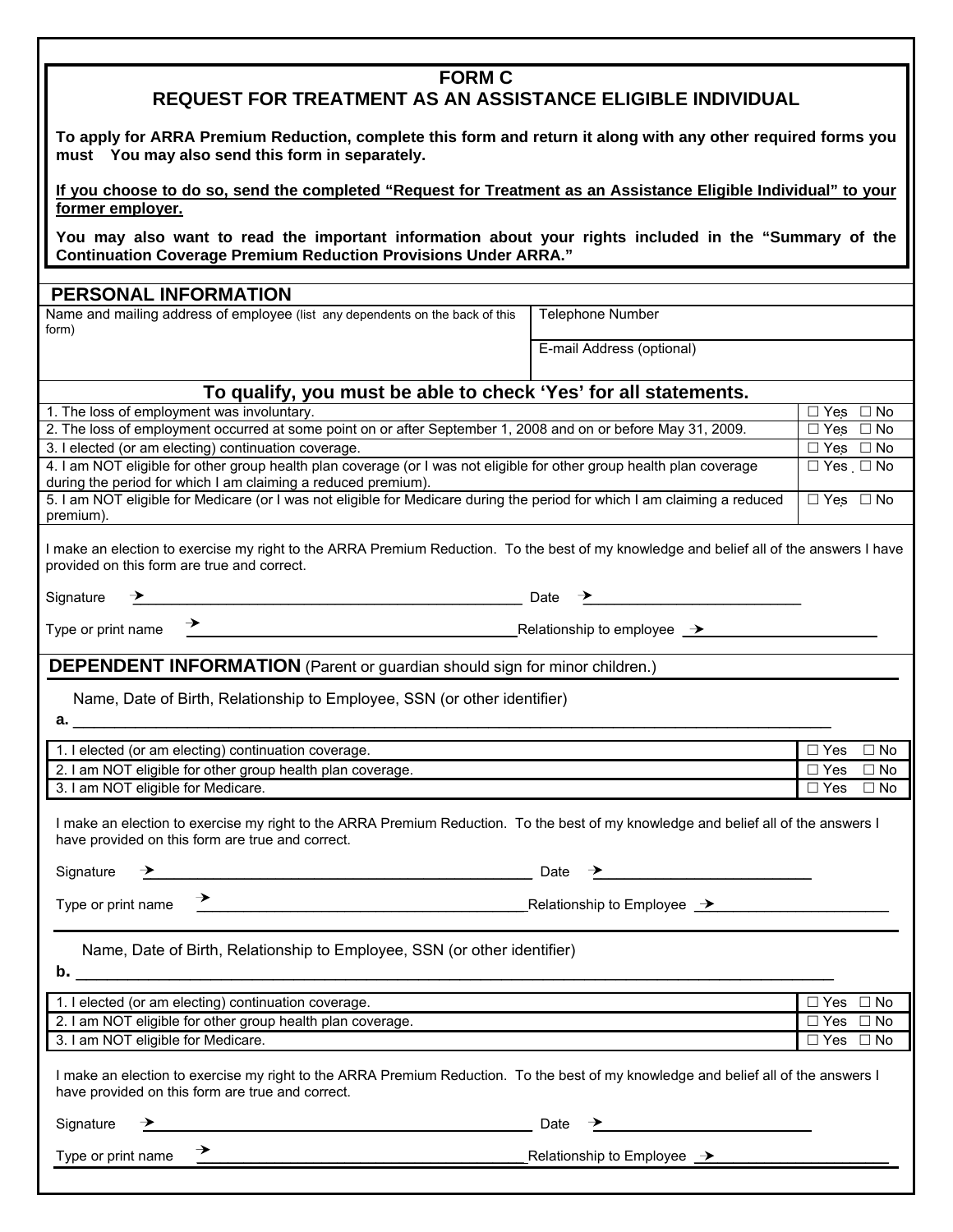| Name, Date of Birth, Relationship to Employee, SSN (or other identifier)                                                                                                                                                                                                                    |                                       |                      |
|---------------------------------------------------------------------------------------------------------------------------------------------------------------------------------------------------------------------------------------------------------------------------------------------|---------------------------------------|----------------------|
| b. $\overline{\phantom{a}}$                                                                                                                                                                                                                                                                 |                                       |                      |
| 1. I elected (or am electing) continuation coverage.                                                                                                                                                                                                                                        | $\Box$ Yes $\Box$ No                  |                      |
| 2. I am NOT eligible for other group health plan coverage.                                                                                                                                                                                                                                  | $\Box$ Yes $\Box$ No                  |                      |
| 3. I am NOT eligible for Medicare.                                                                                                                                                                                                                                                          | $\Box$ Yes $\Box$ No                  |                      |
| I make an election to exercise my right to the ARRA Premium Reduction. To the best of my knowledge and belief all of the answers I<br>have provided on this form are true and correct.<br>$\overline{\phantom{a}}$ Date $\overline{\phantom{a}}$ Date $\overline{\phantom{a}}$<br>Signature |                                       |                      |
|                                                                                                                                                                                                                                                                                             |                                       |                      |
| <b>FOR EMPLOYER USE ONLY</b><br>$\Box$ Denied $\Box$ Approved for some/denied for others (explain in #4 below)<br>This application is: $\Box$ Approved<br>Specify reason below and then return a copy of this form to the applicant.                                                        |                                       |                      |
|                                                                                                                                                                                                                                                                                             |                                       |                      |
| REASON FOR DENIAL OF TREATMENT AS AN ASSISTANCE ELIGIBLE INDIVIDUAL                                                                                                                                                                                                                         |                                       | $\Box$               |
| 1. Loss of employment was voluntary.<br>2. The involuntary loss did not occur between September 1, 2008 and May 31, 2009.                                                                                                                                                                   |                                       | $\overline{\square}$ |
| 3. Individual did not elect continuation coverage.                                                                                                                                                                                                                                          |                                       | $\Box$               |
| 4. Other (please explain)                                                                                                                                                                                                                                                                   |                                       | $\Box$               |
|                                                                                                                                                                                                                                                                                             |                                       |                      |
|                                                                                                                                                                                                                                                                                             |                                       |                      |
| Signature of party responsible for continuation coverage administration for the Plan                                                                                                                                                                                                        |                                       |                      |
|                                                                                                                                                                                                                                                                                             |                                       |                      |
|                                                                                                                                                                                                                                                                                             |                                       |                      |
|                                                                                                                                                                                                                                                                                             |                                       |                      |
|                                                                                                                                                                                                                                                                                             |                                       |                      |
|                                                                                                                                                                                                                                                                                             |                                       |                      |
|                                                                                                                                                                                                                                                                                             |                                       |                      |
|                                                                                                                                                                                                                                                                                             |                                       |                      |
|                                                                                                                                                                                                                                                                                             |                                       |                      |
|                                                                                                                                                                                                                                                                                             |                                       |                      |
|                                                                                                                                                                                                                                                                                             |                                       |                      |
|                                                                                                                                                                                                                                                                                             |                                       |                      |
|                                                                                                                                                                                                                                                                                             | <b>ATLANTIS</b><br><b>HEALTH PLAN</b> |                      |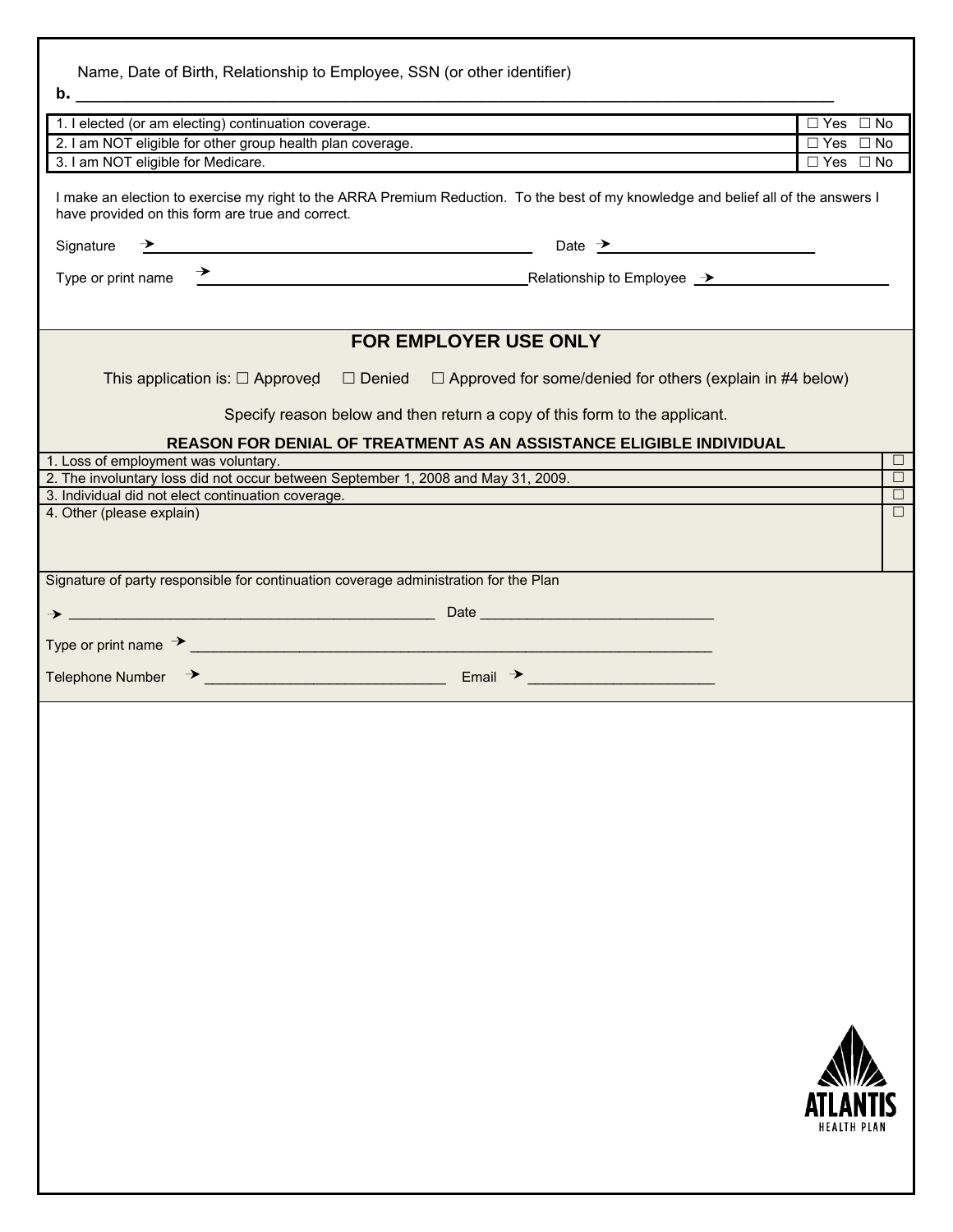## **FORM D EMPLOYER INFORMATION AND VERIFICATION FORM**

# **PART 1: EMPLOYEE TO FILL OUT**

Dear Former Employer:

I received information from the insurance carrier regarding New York Continuation coverage and have completed the "Request for Treatment as an Assistance Eligible Individual" The carrier also sent me this Employer Information and Verification to send to you to complete.

In order for the carrier to determine if I am eligible for the ARRA Premium Reduction, please complete the following and return it to the carrier, along with my Request for Treatment as an Assistance Eligible Individual and my continuation election form, if it is enclosed. Please complete and mail immediately so the carrier may process my request.

Please understand that your cooperation in providing this information will **not** result in you being required to pay the 65% reduction. The carrier will pay it. Without this information I may not be able to take advantage of the premium reduction. While the carrier and I anticipate you will cooperate, the New York Department of Labor and Workforce Development has indicated it will take necessary action if an employer fails to cooperate. Further, if you fail to complete the Employer Information and Verification, the carrier will deny my request for treatment as an assistance eligible individual, which will entitle me to appeal rights with the U.S. Department of Health and Human Services.

Former Employee Name:

Fill in Your Name

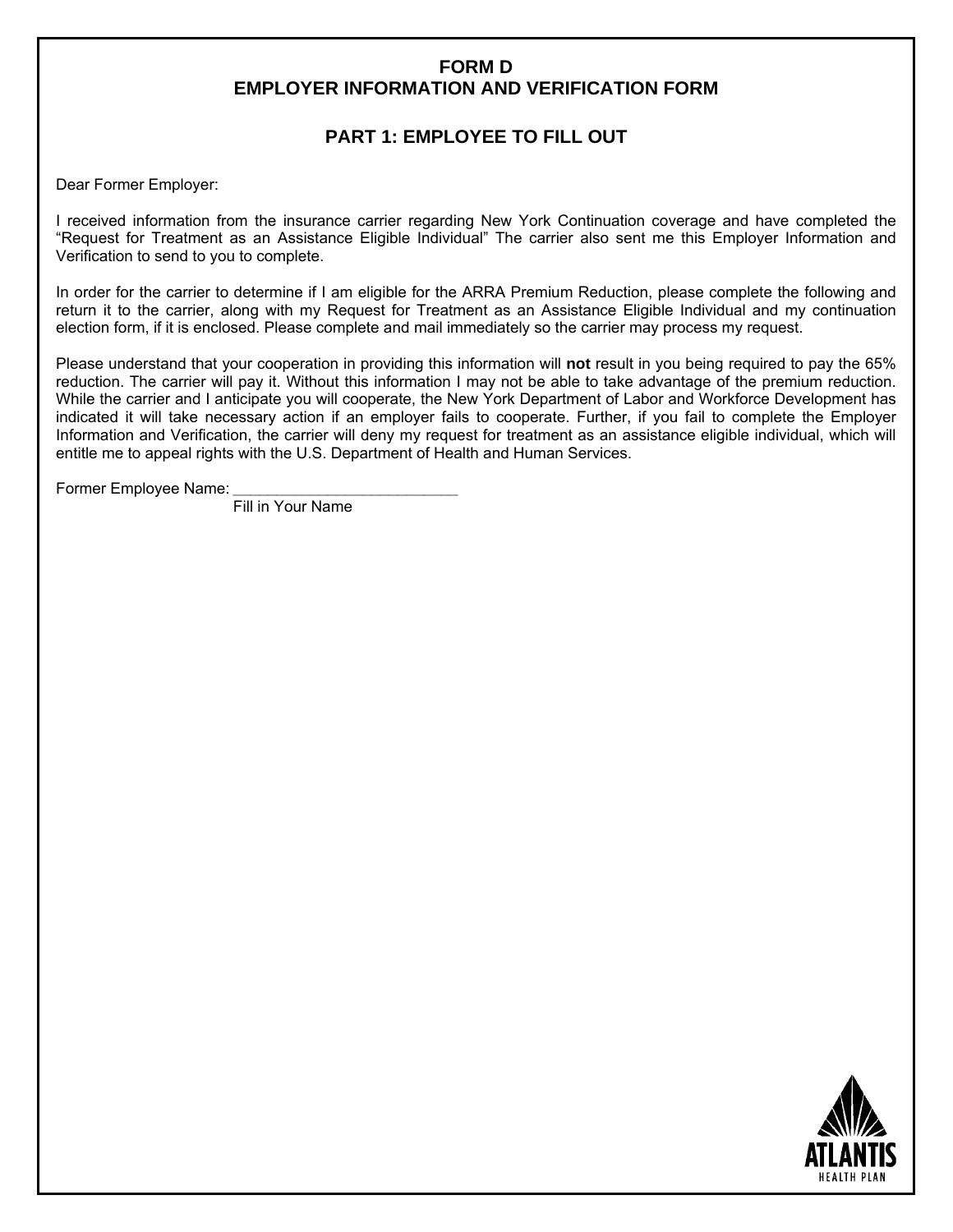# **FORM D EMPLOYER INFORMATION AND VERIFICATION FORM**

# **PART 2: FOR EMPLOYER USE ONLY**

|                                                                                                                                                                                                    | <b>PART 2: FOR EMPLOYER USE ONLY</b>                                                                   |                                                                                                                                                                                                                                                                                                                                                      |                    |
|----------------------------------------------------------------------------------------------------------------------------------------------------------------------------------------------------|--------------------------------------------------------------------------------------------------------|------------------------------------------------------------------------------------------------------------------------------------------------------------------------------------------------------------------------------------------------------------------------------------------------------------------------------------------------------|--------------------|
|                                                                                                                                                                                                    |                                                                                                        |                                                                                                                                                                                                                                                                                                                                                      |                    |
| Was the termination an <i>involuntary</i> termination of employment? $\Box$ Yes $\Box$ No<br>If no, the premium reduction is not available. Briefly describe the circumstances of the termination: |                                                                                                        | <u> 1989 - Johann Stoff, deutscher Stoff, der Stoff, der Stoff, der Stoff, der Stoff, der Stoff, der Stoff, der S</u>                                                                                                                                                                                                                                |                    |
|                                                                                                                                                                                                    |                                                                                                        |                                                                                                                                                                                                                                                                                                                                                      |                    |
| Date medical coverage terminated: <b>Mateural Access of Access 1999</b>                                                                                                                            |                                                                                                        |                                                                                                                                                                                                                                                                                                                                                      |                    |
| Do you currently offer group medical coverage to active employees? $\Box$ Yes $\Box$ No                                                                                                            |                                                                                                        |                                                                                                                                                                                                                                                                                                                                                      |                    |
| If no, continuation is not available and neither is the premium reduction.                                                                                                                         |                                                                                                        |                                                                                                                                                                                                                                                                                                                                                      |                    |
|                                                                                                                                                                                                    |                                                                                                        | Has your company continuously maintained group medical coverage under our plan or under a succeeding carrier's plan                                                                                                                                                                                                                                  |                    |
| since the date the employee was terminated? $\Box$ Yes $\Box$ No                                                                                                                                   |                                                                                                        |                                                                                                                                                                                                                                                                                                                                                      |                    |
| If no, continuation is not available and neither is the premium reduction.                                                                                                                         |                                                                                                        |                                                                                                                                                                                                                                                                                                                                                      |                    |
| Do you offer more than one plan option to employees? $\Box$ Yes $\Box$ No                                                                                                                          |                                                                                                        |                                                                                                                                                                                                                                                                                                                                                      |                    |
| If yes, name the carriers and identify the other plans.                                                                                                                                            |                                                                                                        |                                                                                                                                                                                                                                                                                                                                                      |                    |
| Carrier Name Plan (name and brief description)                                                                                                                                                     |                                                                                                        |                                                                                                                                                                                                                                                                                                                                                      |                    |
| Is your current group medical coverage issued by another carrier? $\Box$ Yes $\Box$ No<br>carrier's plan.                                                                                          |                                                                                                        | If yes and your former employee was involuntarily terminated from employment between September 1, 2008 and<br>December 31, 2009, please send a copy of this form to this other carrier at the address you currently use for new<br>enrollments so the former employee may secure New York Continuation coverage and the premium reduction under that |                    |
| Employer - Signature                                                                                                                                                                               | Date                                                                                                   |                                                                                                                                                                                                                                                                                                                                                      |                    |
| Employer - Printed name                                                                                                                                                                            | Telephone                                                                                              | E-mail                                                                                                                                                                                                                                                                                                                                               |                    |
| Assistance Eligible Individual to:                                                                                                                                                                 | <b>Atlantis Health Plan</b><br><b>COBRA B&amp;E</b><br>90 Matawan Road, Suite 204<br>Matawan, NJ 07747 | Instruction to Former Employer: Send this Employer Information and Verification form along with the New York<br>Continuation Election Form, if any, Form for Switching Plan Options, if any and the Request for Treatment as an                                                                                                                      |                    |
|                                                                                                                                                                                                    |                                                                                                        |                                                                                                                                                                                                                                                                                                                                                      | HEALTH PL <i>i</i> |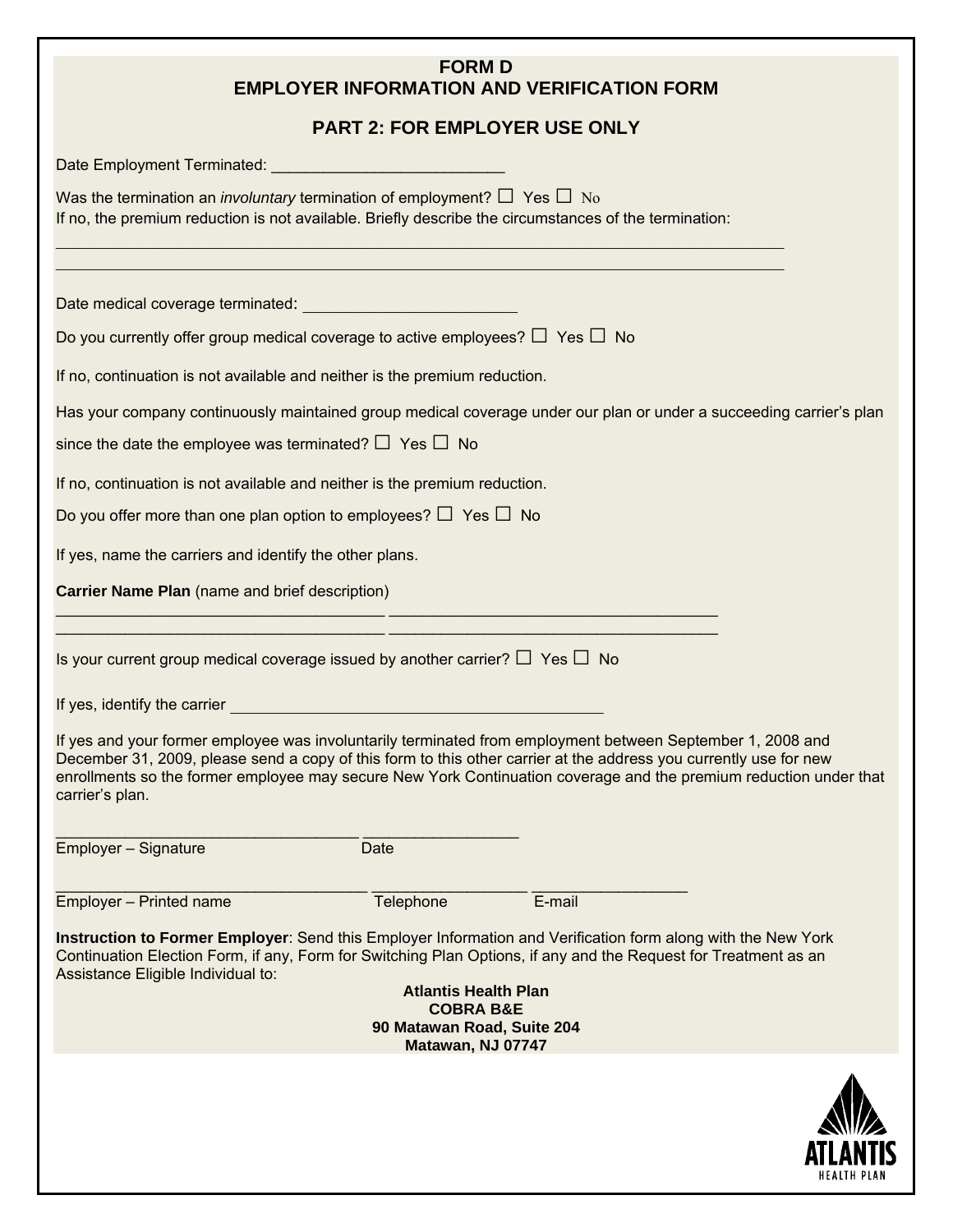## **FORM E SWITCHING CONTINUATION COVERAGE BENEFIT OPTIONS**

"Assistance Eligible Individual," may change the coverage option(s) for their continuation coverage to something different than what they had on the last day of employment, if the former employer permits you to and offers other coverage options. To change coverage option(s), complete this form and return it to the former employer. You must still complete Form B to secure your continuation coverage. Contact your former employer to obtain information on available coverage options, if any. The different coverage must cost the same or less than the coverage you had at the time of the qualifying event; be offered to active employees; and cannot be limited to only dental coverage, vision coverage, counseling coverage, a flexible spending arrangement (FSA), including a health reimbursement arrangement that qualifies as an FSA, or an on-site medical clinic. Only Assistance Eligible Individuals may change coverage. Those who are not eligible for federal assistance may not change coverage.

**Under federal law, you have 90 days after the date of this notice to decide whether you want to switch benefit options. Only Assistance Eligible Individuals may change continuation coverage benefit options. If you are not an Assistance Eligible Individual but want to elect continuation coverage, then you must keep the same coverage that you presently have. Send completed Form to your former employer. This Form must be completed and returned by mail. It must be post-marked no later than 90 days after the date of this notice.** 

I (We) would like to change the continuation coverage option(s) with Atlantis Health Plan (the Plan) as indicated below:

| Name                 |                                                                                           | Date of Birth Relationship to Employee SSN (or other identifier) |                                            |
|----------------------|-------------------------------------------------------------------------------------------|------------------------------------------------------------------|--------------------------------------------|
|                      |                                                                                           | $a.$ $\overline{\phantom{a}}$                                    |                                            |
|                      |                                                                                           |                                                                  |                                            |
|                      |                                                                                           |                                                                  |                                            |
| b.                   |                                                                                           |                                                                  |                                            |
|                      |                                                                                           |                                                                  |                                            |
|                      |                                                                                           | New Coverage Option: New Coverage Option:                        |                                            |
| C.                   |                                                                                           |                                                                  |                                            |
|                      |                                                                                           |                                                                  |                                            |
|                      |                                                                                           | New Coverage Option: New Coverage Option:                        |                                            |
|                      |                                                                                           |                                                                  |                                            |
| Signature            |                                                                                           | <b>Date</b>                                                      |                                            |
| <b>Print Name</b>    | the control of the control of the control of the control of the control of the control of |                                                                  | Relationship to individual(s) listed above |
|                      |                                                                                           |                                                                  |                                            |
|                      | <u> 1989 - Johann Barbara, martin amerikan personal (</u>                                 |                                                                  |                                            |
|                      | the control of the control of the control of the control of the control of the control of |                                                                  |                                            |
| <b>Print Address</b> |                                                                                           |                                                                  | Telephone Number                           |
|                      |                                                                                           |                                                                  |                                            |
|                      |                                                                                           |                                                                  |                                            |
|                      |                                                                                           |                                                                  |                                            |
|                      |                                                                                           |                                                                  |                                            |
|                      |                                                                                           |                                                                  |                                            |
|                      |                                                                                           |                                                                  |                                            |

**HEALTH PLAN**